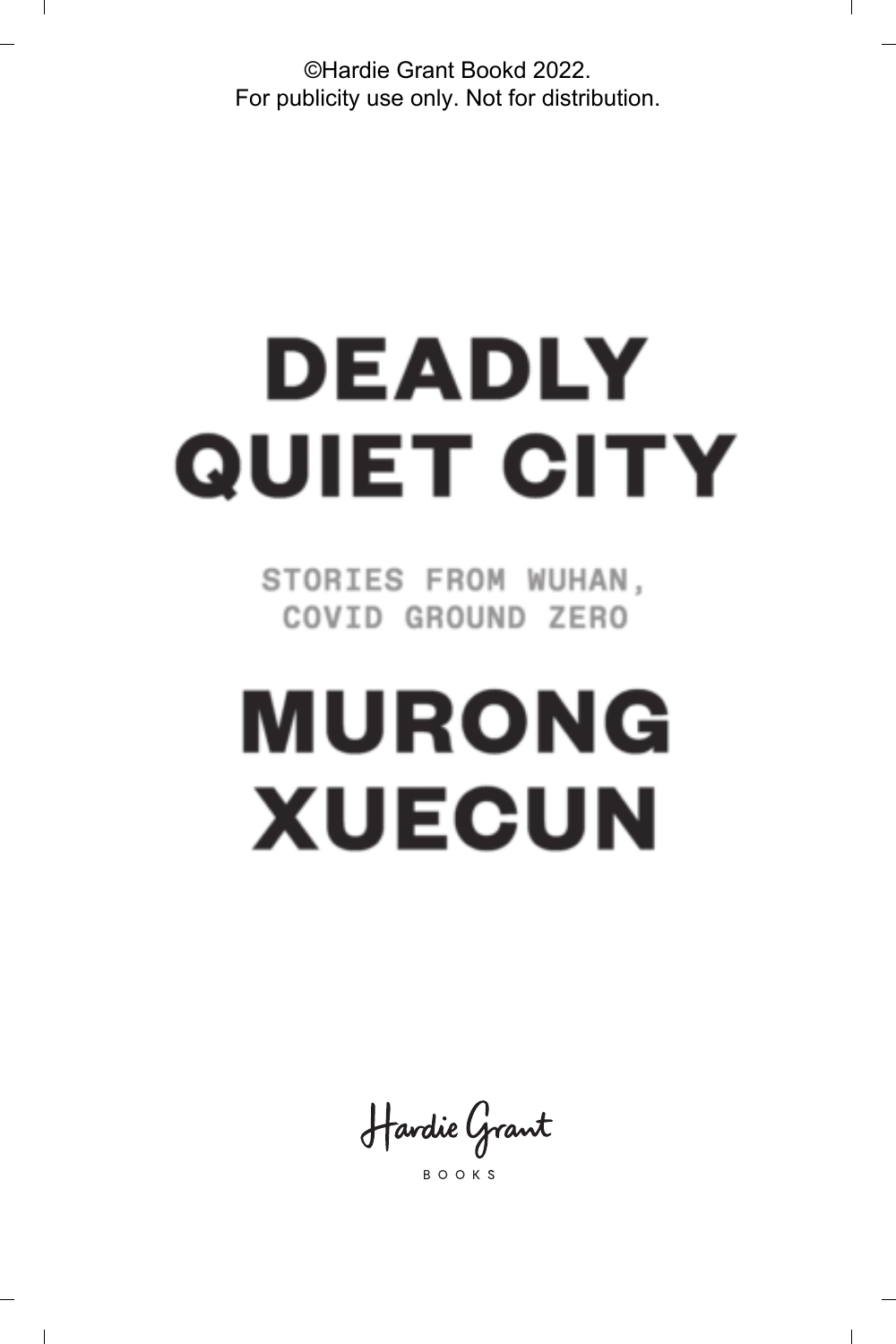#### ©Hardie Grant Books 2022. For publicity use only. Not for distribution.

### **Foreword**

From space, cities look like anthills from which each day multitudes of tiny figures emerge and disperse just like busy little worker ants. The roads are crowded with little metal boxes in which they move about, making a disconcerting racket. At dusk, lights come alive in an array of bright colours and stay on all night, illustrating the magnificent civilisation humankind has created. But in the spring of 2020, in a large city in the south-eastern corner of the Asian landmass, an entirely different scene appeared. The tiny creatures and little metal boxes disappeared, and all that remained was row upon row of silent structures. The once-vibrant streets were now empty and quiet.

The city is Wuhan, where the outbreak of the novel coronavirus began. On 23 January 2020, Xi Jinping personally ordered the city of eleven million be placed

 $\mathbf{I}$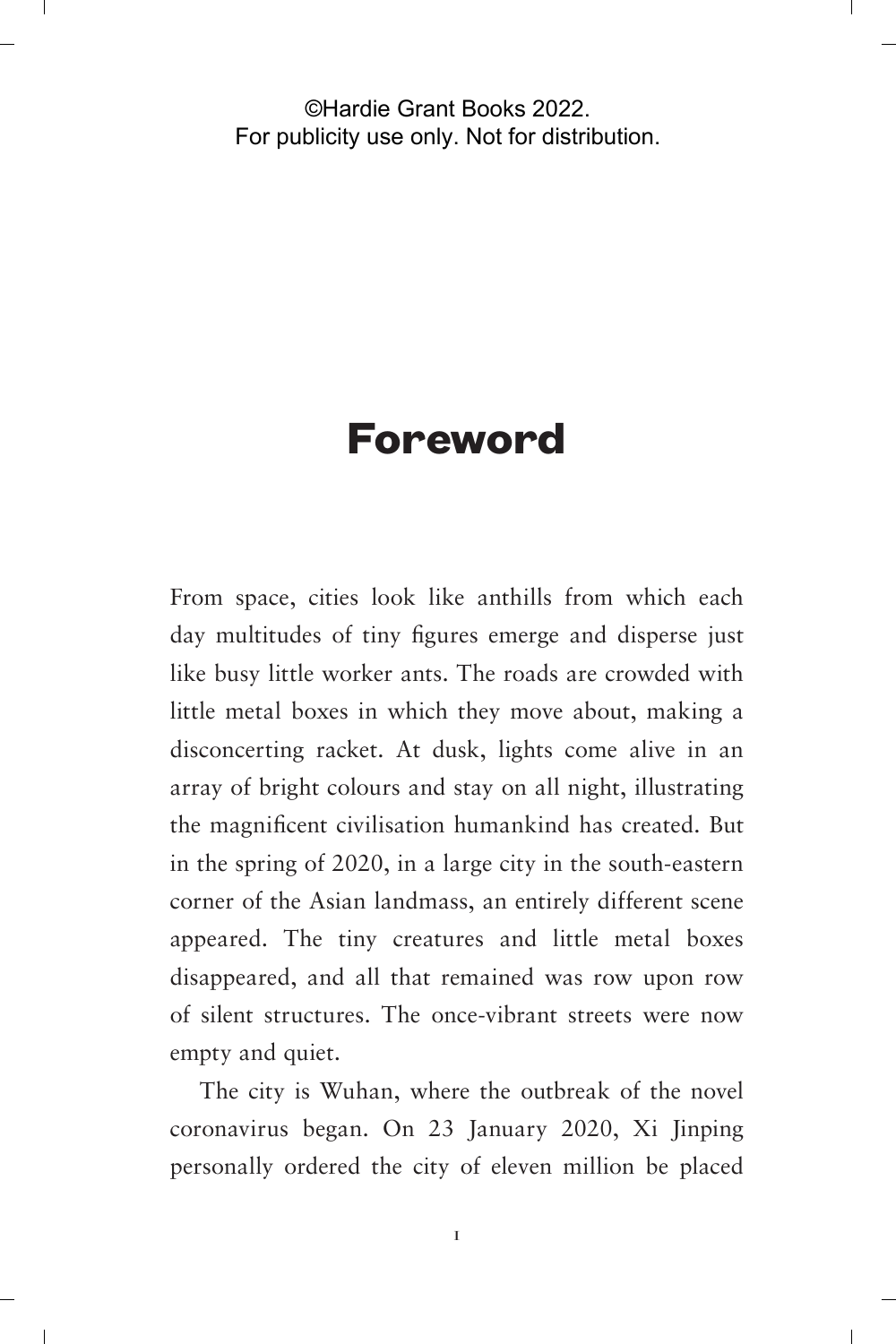#### Murong Xuecun

in total lockdown. All transportation links were cut, leaving millions trapped inside their own homes. During the seventy-six-day lockdown many people died silently; those who survived were tormented by fear day and night. They were anxious, frightened and angry. They wailed plaintively for food and medicine, but hardly anyone on the outside heard them. No one knew what the millions of 'inmates' were going through and how they lived inside this catastrophe.

Herein lies the significance of this book: in the following chapters, I will take the reader inside the city during lockdown and introduce you to the people whose voices were drowned out by the blaring official narrative. You will hear them tell their own stories.

I must admit that gathering the stories was no easy task. In China, searching for the truth can often be a criminal offence. Others went to Wuhan before me, at the most dangerous and difficult time, and we must remember their names: Fang Bin, Chen Qiushi, Li Zehua, Zhang Zhan. These citizen journalists tried everything in their quest for the truth, but all were soon arrested and silenced.

While I was in Wuhan, I often thought, *What has happened to them could happen to me* – held in a gloomy dungeon with no sunlight, locked up alone, constantly interrogated and subjected to torture and cruel treatment, then escorted to a court to hear an imposing

 $\overline{2}$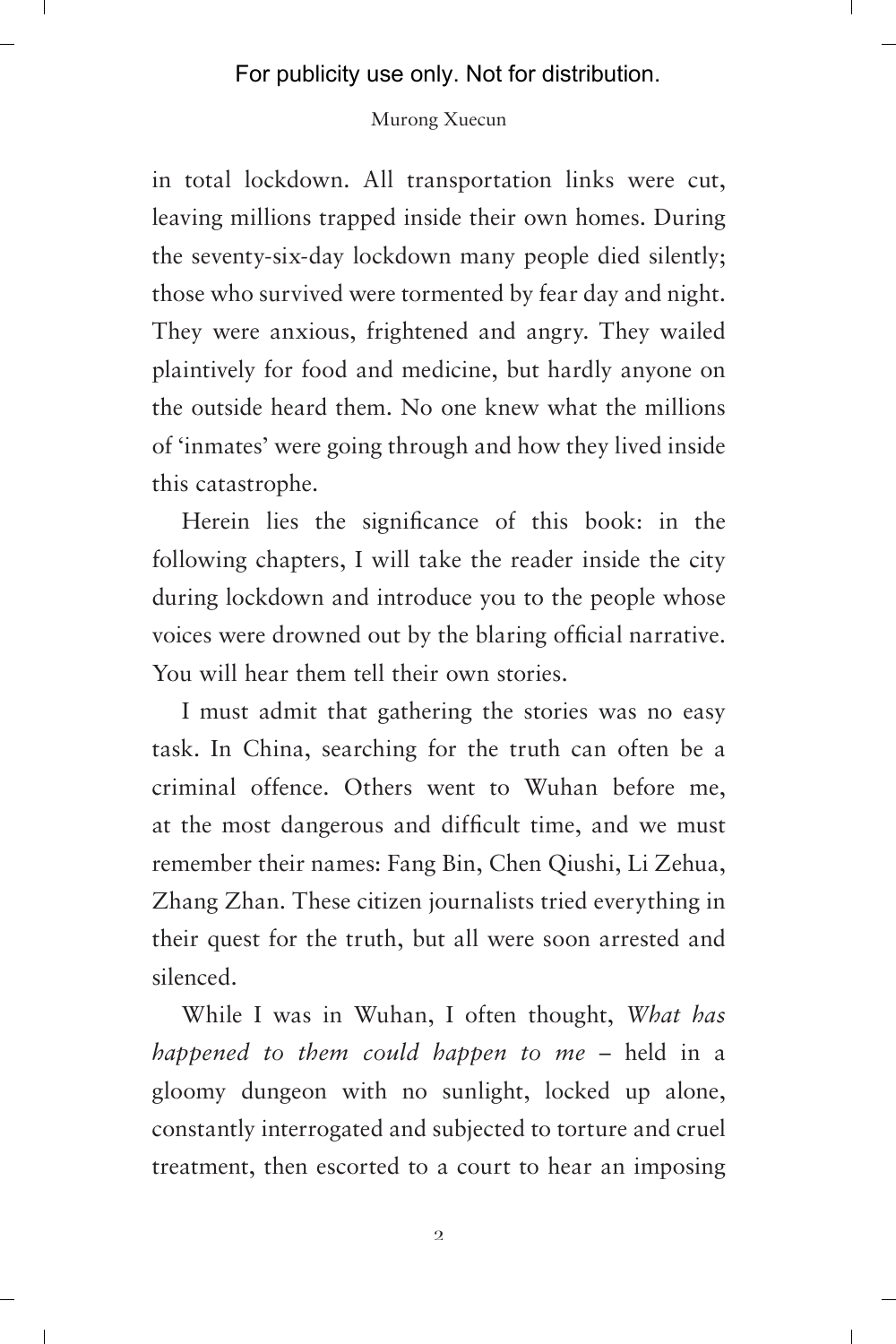#### *Deadly Quiet City*

judge proclaim my crimes. It's a terrifying scene but not uncommon. In the past eight years, thirty-six friends of mine have been arrested. They are lawyers, journalists and professors, all kind and honest people, but who have become enemies of the state simply because they have said something the government doesn't like.

I have said the same sorts of things. Before Xi Jinping came to power, I was a bestselling author. Then, because of what I wrote, all my writings were prohibited from being published and all my social media accounts were closed to my millions of followers. I became a criminal suspect, someone to be watched. The secret police would frequently come to my door. Sometimes they were polite, sometimes fierce. They forbade me from participating in certain activities and forced me to delete things I had written. Sometimes they threatened me with violence. 'You're puny,' one secret policeman said with a malevolent chuckle. 'How much beating can you take?' One freezing night not long before the novel coronavirus epidemic took hold, two policemen pounded on my door and took me to a police station. The interrogation lasted for hours, and they took detailed notes. One of them repeatedly threatened to haul me off to a detention centre. I thought I was psychologically prepared, but at that moment I discovered I would in fact tremble in fear.

You can say that this is a book of trembling in fear. I was in fear when I arrived in Wuhan, and I was in fear as

3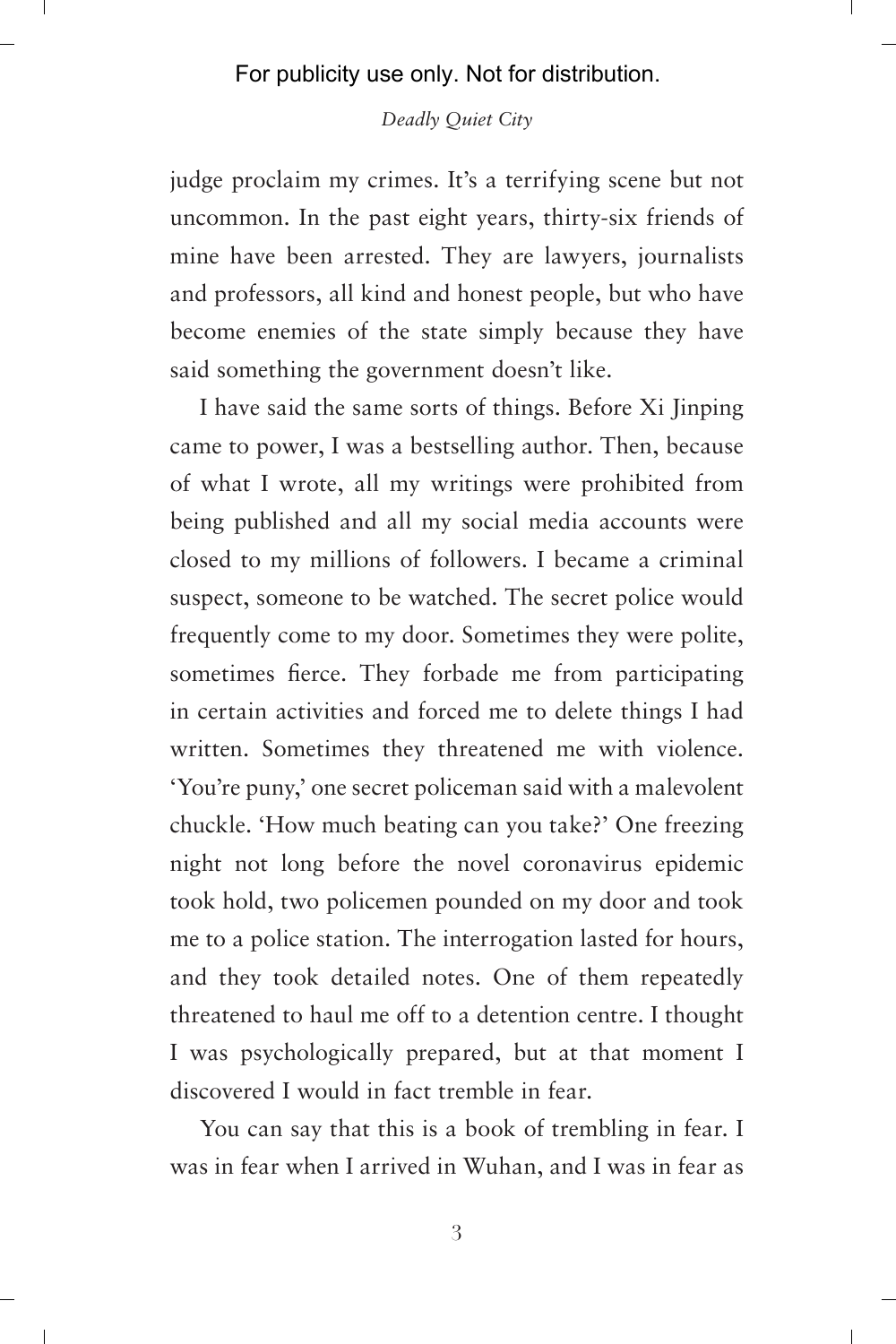#### Murong Xuecun

I sought the truth and interviewed people. I was in fear as I wrote. Prior to publication I fled my country in fear, with all my belongings in just one suitcase. I left behind everything I had built and accumulated in my forty-seven years. I am now sitting in a coffee shop in the north of London, out of their reach, but I admit that when I recall all those times of trembling over the previous year, I still feel the heart-sinking, bitter taste of terror.

\*

When the epidemic exploded, I had no thoughts of going to Wuhan. At that time, I was living in a small apartment beyond Beijing's fifth ring road. Over the course of two months, I had only gone outside three times. Like all panic-stricken Chinese people, I was frightened of being infected, though I was even more afraid of the Chinese government's epidemic prevention measures – the cutting of transportation links, the limits on movement of people, and the blocking of information. Few others were concerned about the lost freedoms and those who were dared not voice their opinions.

My neighbourhood did not have a single case of coronavirus, yet the local government still put up a fence with only one point of entry. Every time I left, I had to show the guards a small red card – my exit pass and permit to return home. Outside the fence, on the

4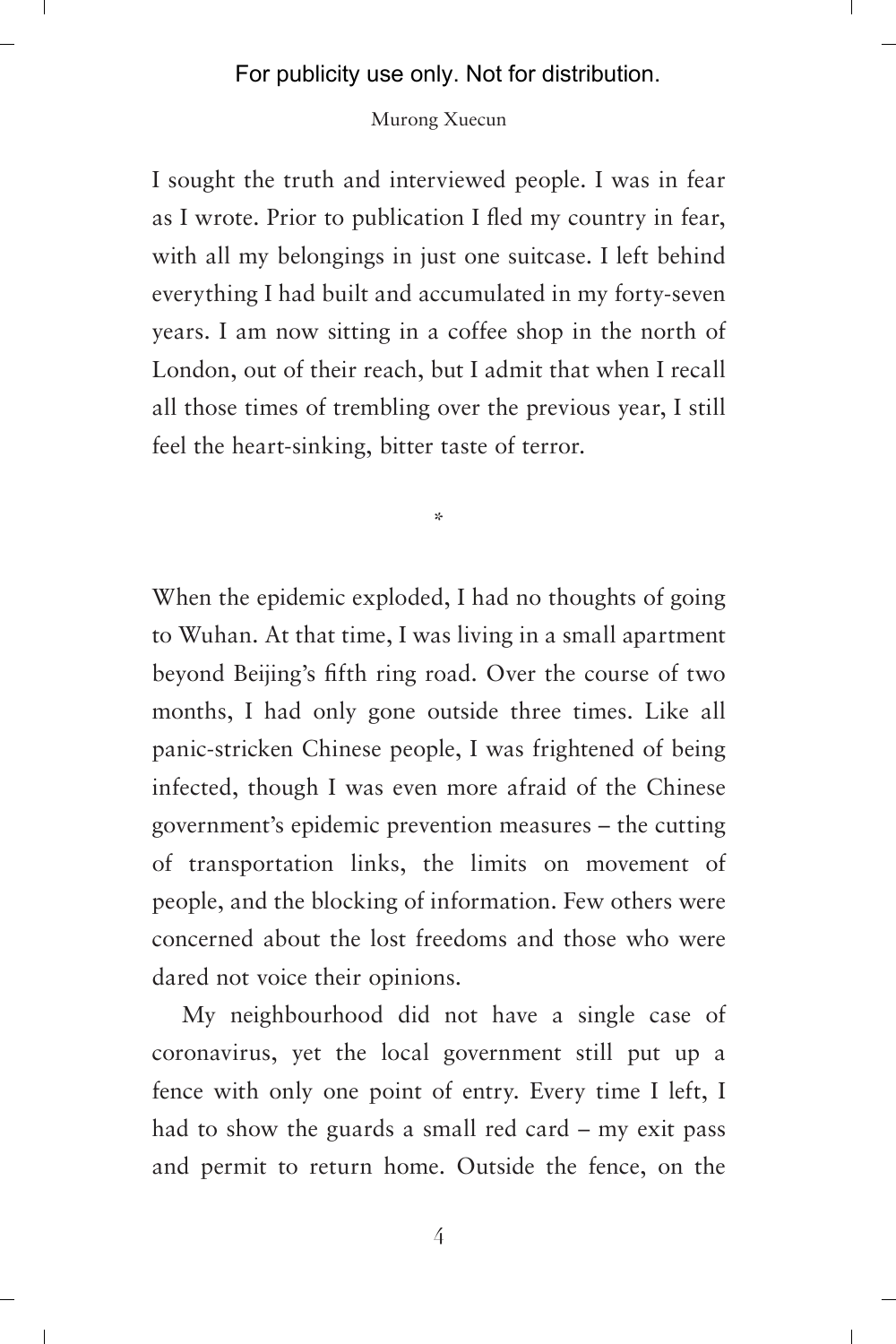#### *Deadly Quiet City*

broad avenues of Beijing, there were virtually no cars or pedestrians. The traffic lights changed colour in solitude and flowers blossomed unnoticed.

I had never seen Beijing look like that before. I wondered what ground zero of the disaster might look like, 1200 kilometres away in Wuhan.

On 3 April 2020, I received a telephone call from Professor Clive Hamilton, a person I have long held in high esteem. He asked me where I was. I answered, Beijing. He sounded a little surprised. 'You're not in Wuhan?'

His question came out of the blue, but it had the effect of a sibylline enlightenment. I was momentarily stunned. I thought to myself, *That's right. Why am I not in Wuhan?*

After Clive's phone call, I instantly saw the path forward. I knew I had to go to the locked-down city to find people who had been cut off from the world and learn about their lives to tell their stories. 'This is something you must do,' I told myself. 'Just do it, and do not think too much about the consequences.'

That afternoon, I went to a remote place on the outskirts of the city and had a long conversation with a close friend. We briefly discussed the possible dangers of the journey. My friend taught me how to set up a secure email account and how to transfer materials safely. Most importantly, my friend warned me sternly, 'Don't tell a single soul!'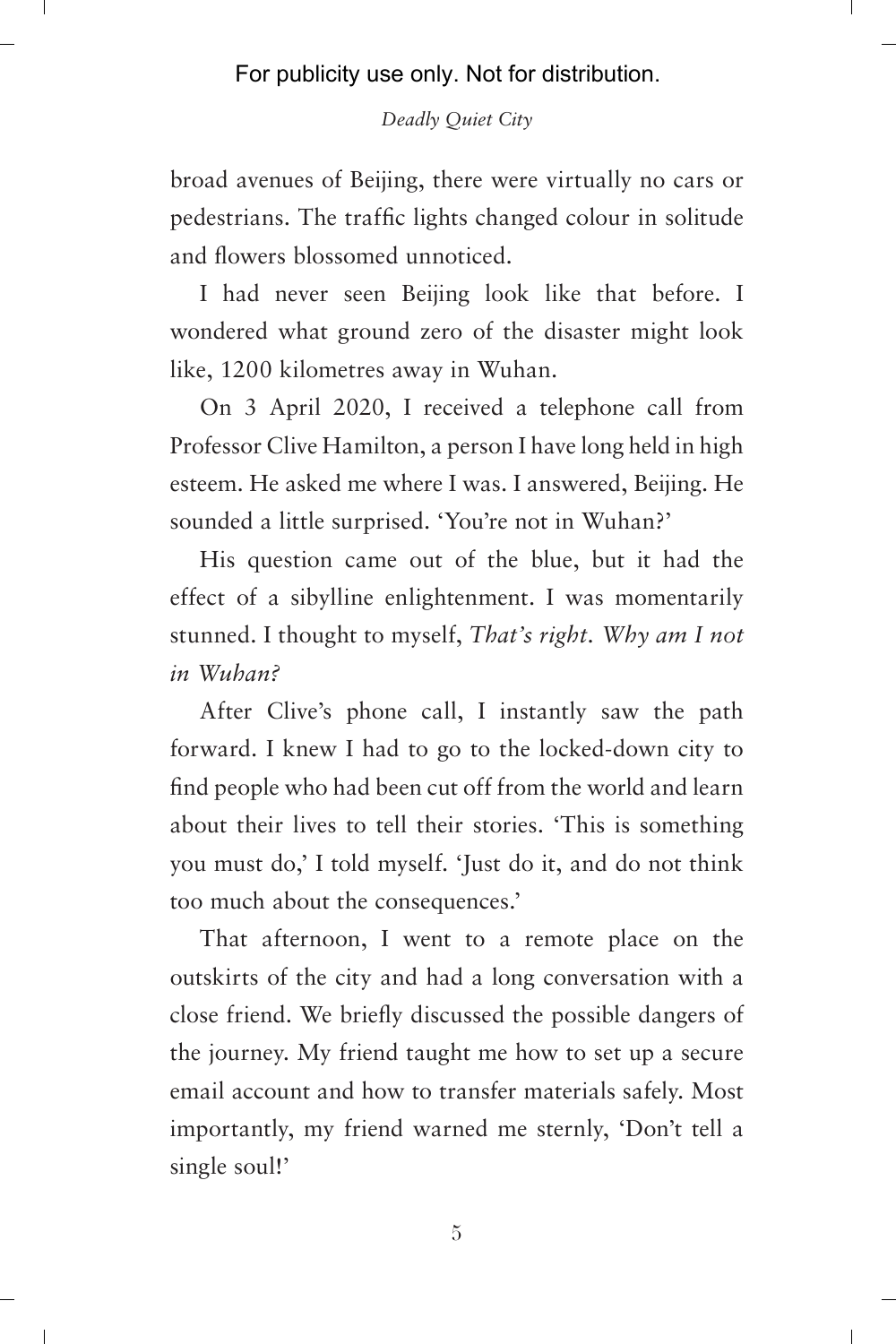#### Murong Xuecun

I bought a train ticket, booked a hotel in Wuhan, and purchased lots of masks and sanitiser. At noon on 6 April, I quietly made my way to the train station. I kept my head down to avoid making eye contact with anyone and to evade the ubiquitous surveillance cameras. I boarded an empty train carriage like an explorer entering a dark cave, unsure what they will find.

All the way to Wuhan, no one else came into my carriage. It felt miraculous; on hundreds of trips in the past, every single train was crowded and noisy. I had never thought that a Chinese train could be so empty and so peaceful.

As I was enjoying the journey undisturbed, albeit with a sense of foreboding, my phone rang. The number was unfamiliar, and I tensed up. I have received countless calls like this and know the procedure well. I didn't answer, watching it ring until it fell silent. After a few minutes the same number called again, but this time the caller gave up impatiently after a few rings. I used another telephone to share a photograph of the screen with a friend. I commented, 'In China, we are all transparent. They know everything.'

By 'they' I meant China's secret police. I sometimes call them customer service officers. There doesn't seem to be anything they don't know. It was quite possible they had been following my movements and my caution and care had been in vain. Perhaps they were laughing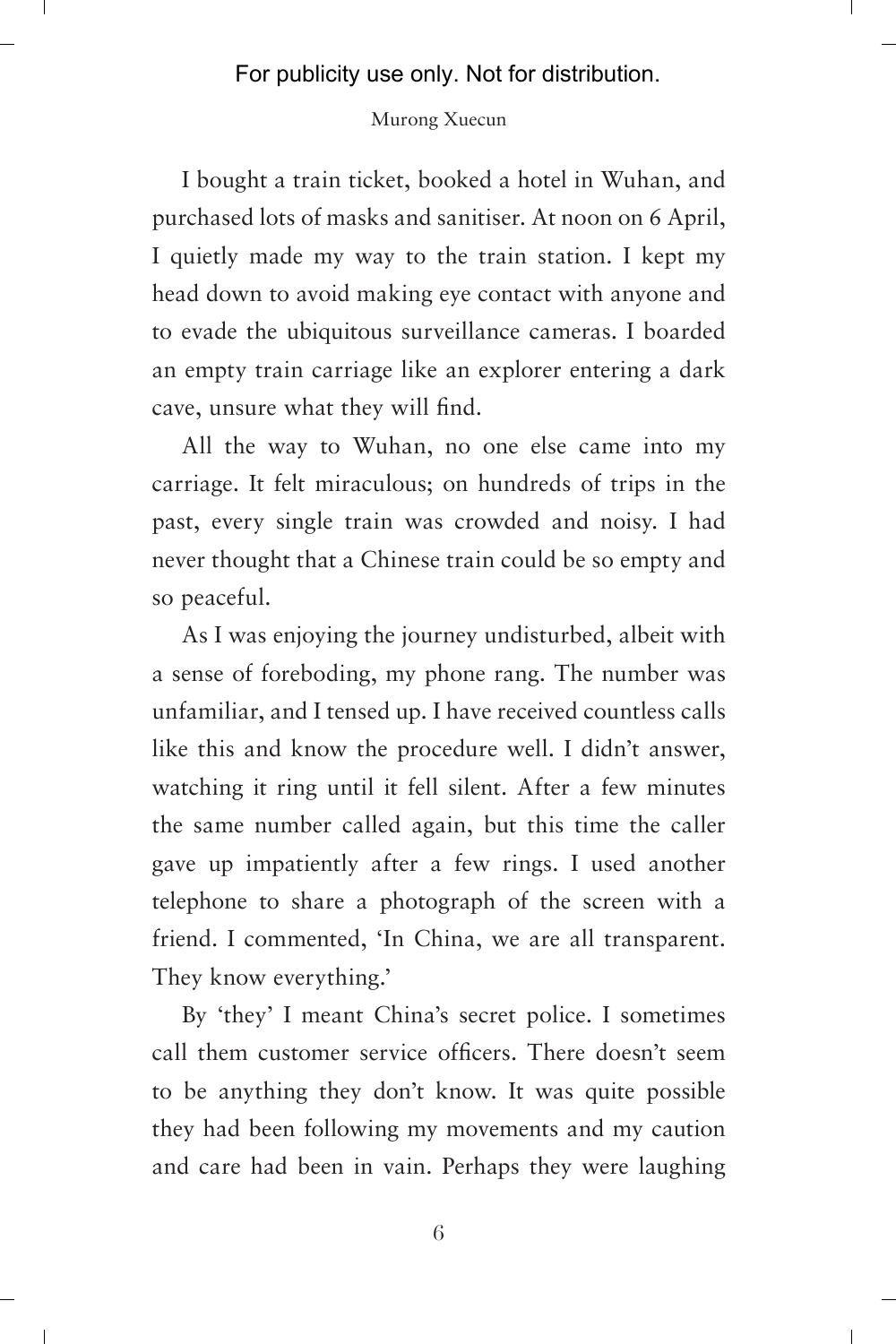#### *Deadly Quiet City*

at my measures to avoid detection. By the same token, I was quite clear-eyed; a telephone call like that should not be ignored as it would provoke even more serious consequences. At the time I thought, 'Whatever is coming will arrive sooner or later; so be it.'

During my time in Wuhan, I was always on edge. I stayed at the five-star Wuhan Jin Jiang International Hotel on Xinhua Road, one of the few still open. Most of the interviews for the book were conducted in my hotel room, though on certain occasions I walked to a place by the riverbank late at night, or to a quiet street with no one else around.

Late one night, as I was going through the day's interviews, I suddenly heard voices softly talking in the corridor. Immediately, I was on my guard. I stood up, switched off the lights, and crept gingerly towards the door. I peered through the peephole looking for activity in the corridor. I saw nothing but couldn't stop feeling anxious. I frequently got up in the dark to look again at the tranquil corridor. At one moment I imagined they were about to burst through my door, which sent my heart racing. After half an hour or so I calmed down but the palms of my hands were drenched in sweat.

I was overreacting, but not without reason. Before Fang Bin disappeared, he posted a video clip on social media in which he shouted to his followers, 'They're nearby.' The young citizen journalist Li Zehua was arrested while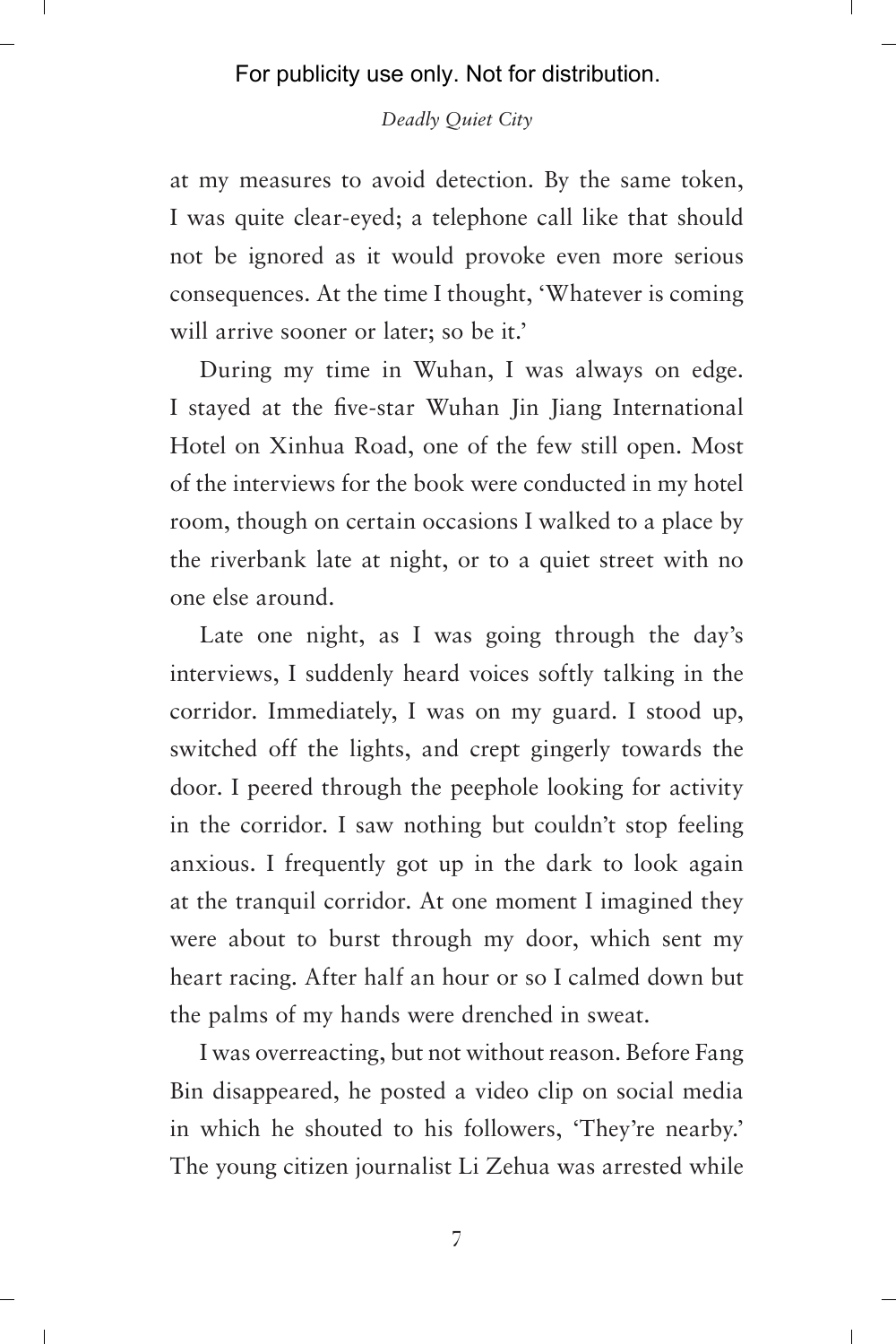#### Murong Xuecun

live streaming on social media. His last words were, 'I'm being raided. I'm being raided.' Then the live stream abruptly went dead. On that chilly spring evening as I peered nervously into the darkness, I saw Fang Bin and Li Zehua. I saw their faces and their fates, and I saw myself there too.

In that same hotel room, a deeply worried Yang Min, a mother who lost her daughter, asked me, 'Is this room bugged?' I had the same misgivings. I often felt I was being followed, surveilled and eavesdropped on; it may not have been the reality, but I couldn't prevent myself from thinking that way. All I could do was back up everything.

After each interview, the first thing I did was pass the materials on to a friend abroad. When we discussed the project, I repeatedly emphasised: 'If I am arrested, please give the materials to Clive and he will complete the book.' Publication in the West would make my life more miserable in jail, but I also knew the bad days would one day be over, no matter how wretched they might be. I thought, I'm still young enough to cope.

When friends phoned to see how I was faring, I sometimes hid under a blanket and spoke softly so as not to be snatched by the wild beast roaming about outside. I avoided talking about current affairs because it was dangerous; at most I talked about food or the weather. I would tell my friends enthusiastically, 'I'm writing a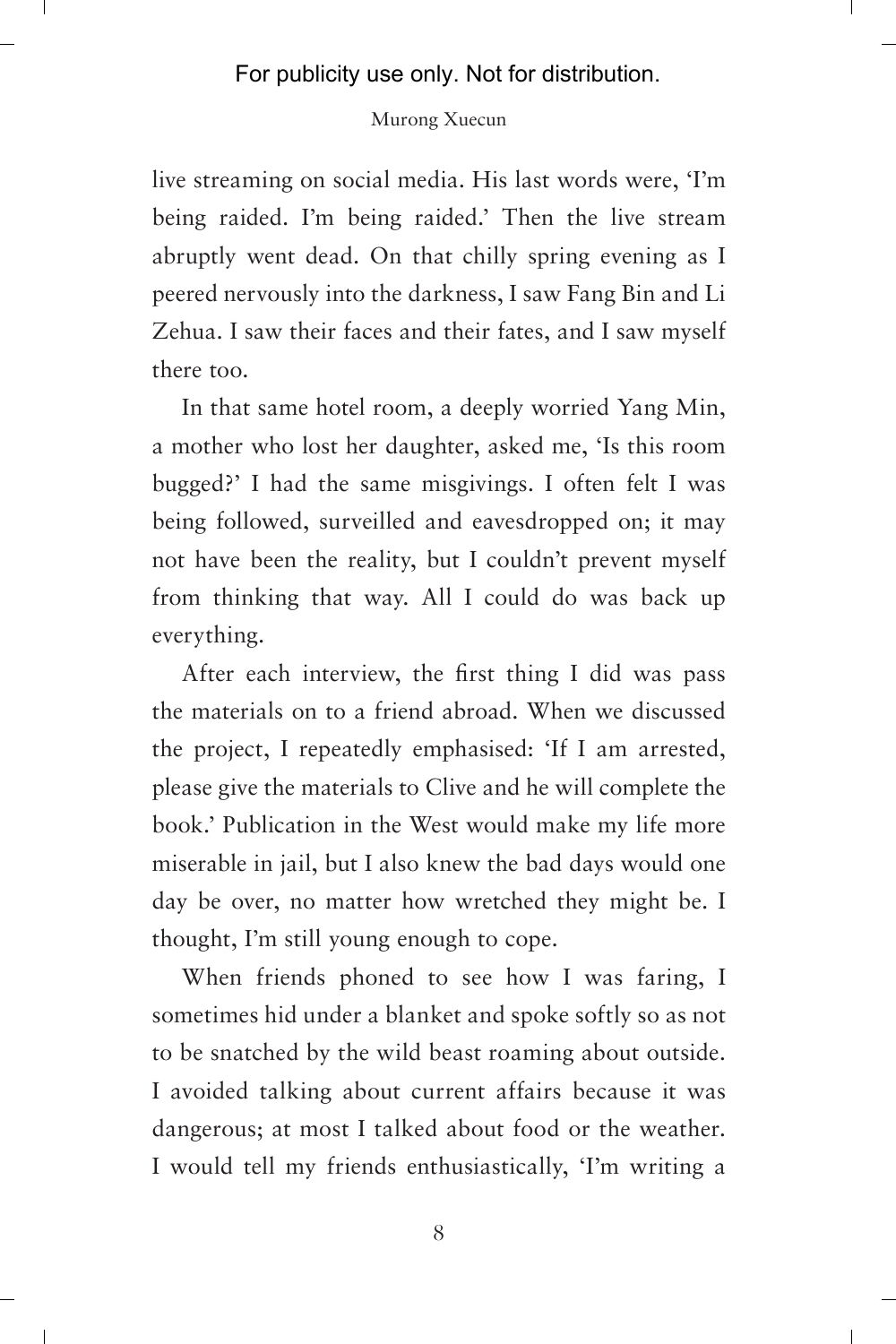#### *Deadly Quiet City*

science fiction novel.' It was a lie, and a laughable one at that, but it was not entirely untrue. Some of the scenes in this book are so surreal they really do belong in a sci-fi novel.

Not everyone agreed to be interviewed. One local official said to me, 'I'm sorry, I must adhere to the regulations which prohibit interviews.' A doctor at a big hospital, whom I had telephoned several times in the hope he would talk to me, initially said he would 'think about it'. A few days later he politely turned me down.

In that interminable spring, that doctor continued to work while ill; he too was infected with the coronavirus. He must have seen bodies and perhaps shed many tears. He certainly yearned to tell someone what was on his mind but, for reasons he was afraid to reveal, he preferred to bury everything deep in his heart. 'Brother,' he said, 'I thought about it long and hard but let's just forget it. I hope you can understand it really isn't convenient.'

I said to him, 'I completely understand. I just hope that one day you will be able to tell me everything about your experience, your feelings and what you saw and heard.'

He went silent. 'I hope so too,' he replied softly.

Fear is cumulative. Especially in 2020 in Wuhan. The longer I stayed, the sharper the fear became.

\*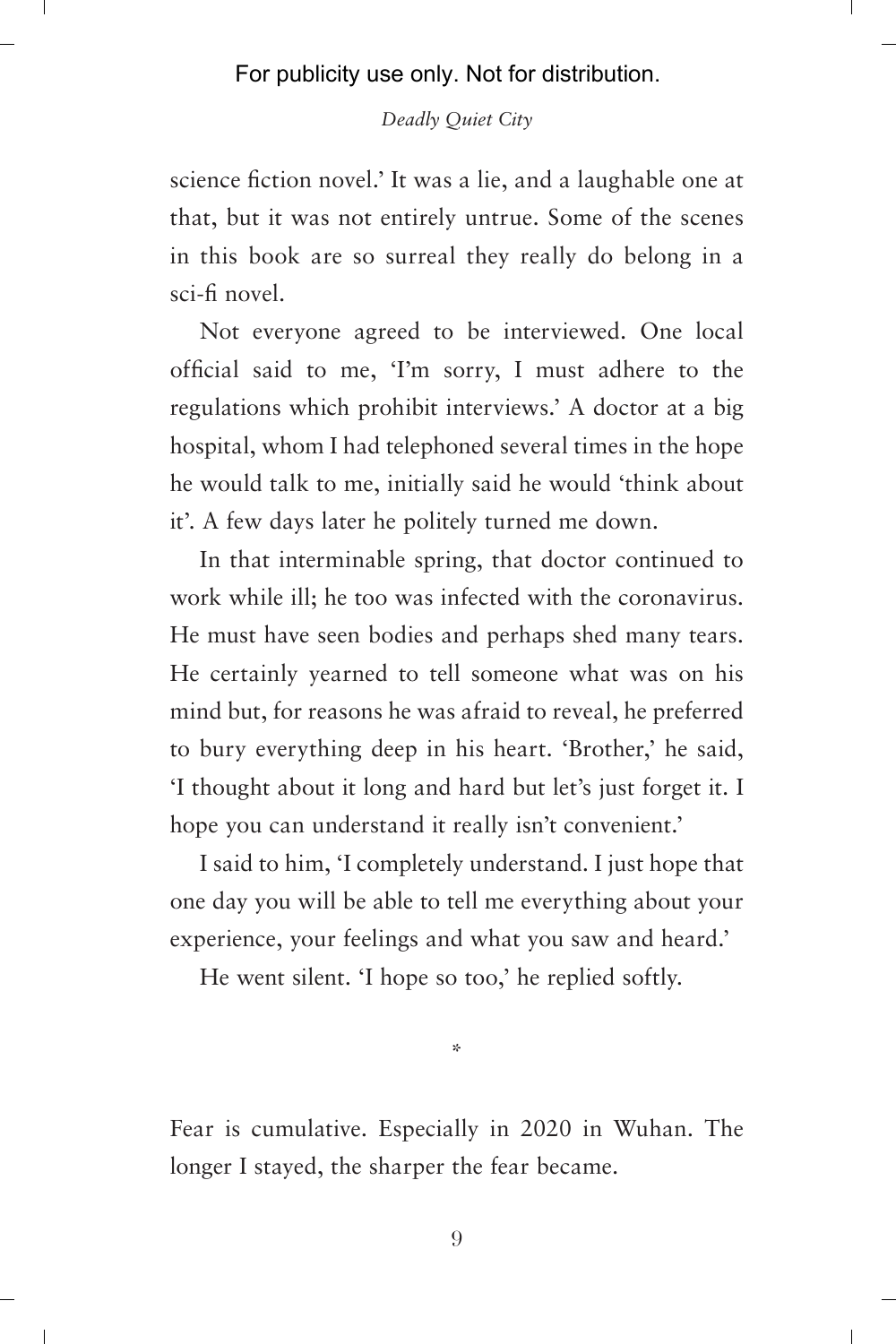#### Murong Xuecun

My hasty departure from the city was triggered by another mysterious phone call. On 4 May, a man with a Beijing accent asked me point blank, 'What are you doing in Wuhan?' I replied that I was just looking about, for no particular reason. 'Then you'd better be very careful,' the man said, sounding deeply concerned. 'You don't want to get infected because that wouldn't be good.'

To this day, I do not know what that phone call meant. Perhaps he was genuinely concerned for me, or perhaps it was another kind of warning: 'We know where you are, and we know what you're doing.'

I still had plans. I hoped to take another look at the virus laboratory; I wanted to interview many more people. At the time, Zhang Zhan was planning to help the families of coronavirus victims seek justice; I thought I could observe her and record her activities. But the mysterious phone call forced me to rethink my plans. I had already interviewed more than a dozen people and recorded more than a million words. This was my burden. The more people I interviewed, the heavier the burden became. I didn't want to risk all that.

I worked anxiously for another two days. I bought a train ticket for 7 May, travelling first to Yueyang on the opposite bank of the Yangtze River. I did not return to Beijing; with all the surveillance, it would be too risky to work on the book there. Instead I flew to Sichuan,

10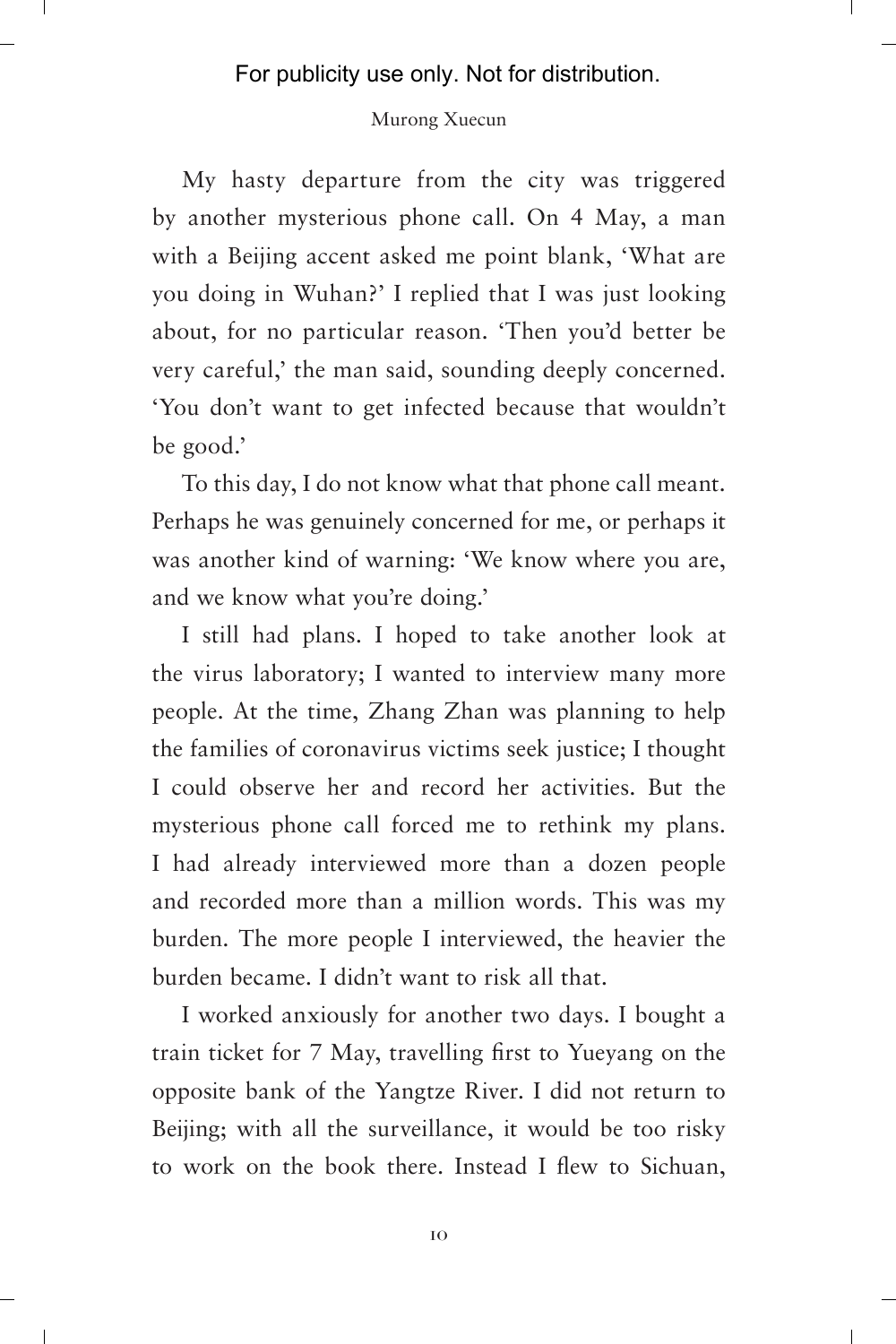#### *Deadly Quiet City*

a mountainous province, and continued to write this dangerous book in a small town deep in the mountains.

Eight days later Zhang Zhan was arrested.

It took me ten months to write this book because there were many interruptions, the first after Zhang Zhan's arrest. The police questioned many people who had been in touch with her. A friend sent me a photo of a gettogether I'd attended in early May, warning that everyone in the photograph had been questioned and that I was probably next.

I hung up the phone and stared in a daze at my draft on the computer screen. *What if something happens? What a pity it would be if I were unable to complete my task. Give me more time so I can finish it.*

There were two more mysterious phone calls, one in November 2020 and another in January 2021. Two different men called, and their tone was mild, as if they wanted to have a casual chat or send a greeting. But I was panic-stricken. After each of those calls, I put the material in a safe place, deleted everything on my computer, and waited in silence for a visitor. No one came. Perhaps the secret police were afraid of being infected.

I completed the draft in March 2021 and handed it over to my friend. The last words I wrote were: 'No matter what happens to me, this book must be published.'

My loyal friend replied: 'Understood.'